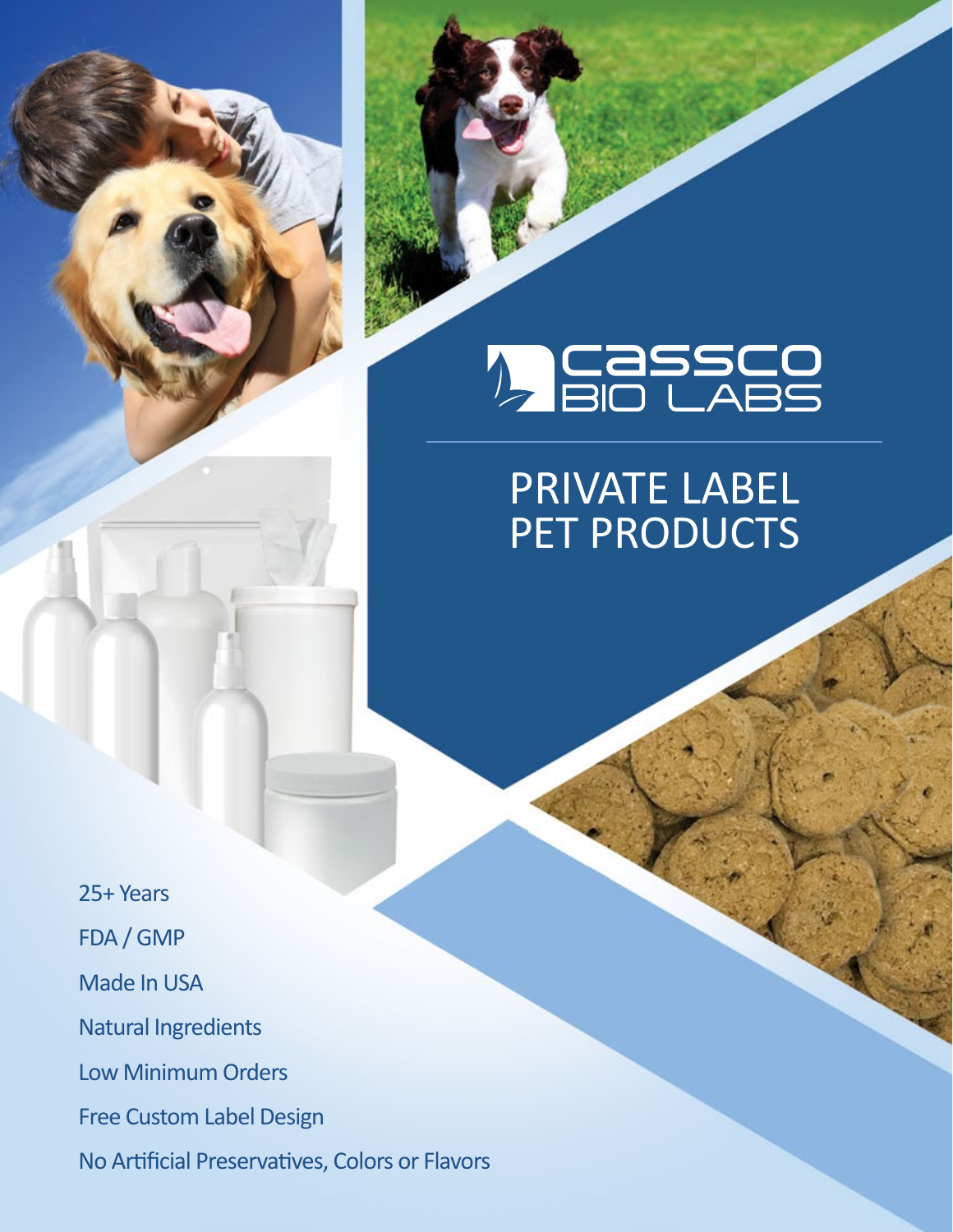

#### **TABLE OF CONTENTS**

| 100% NATURAL MEAT & BONE TREATS  3 |
|------------------------------------|
| NATURAL-BASED PET GROOMING 3-4     |
| 100% NATURAL PAW-PRINT COOKIES 5   |
|                                    |
| 100% NATURAL COOKIES & BARS 6-7    |
| 100% NATURAL BULK-RUN RECIPE 7     |

# **A CASSCO**<br>2 BIO LABS

### **www.CassCo-Bio.com**





#### **WHY CASSCO?**

- 25+ Years' Producing Natural Products
- 25+ Years' Private Labeling
- FDA Manufacturing
- GMP Production
- 100% Natural Recipes
- Free Pouch & Label Design
- Low Minimums
- Quick Lead Times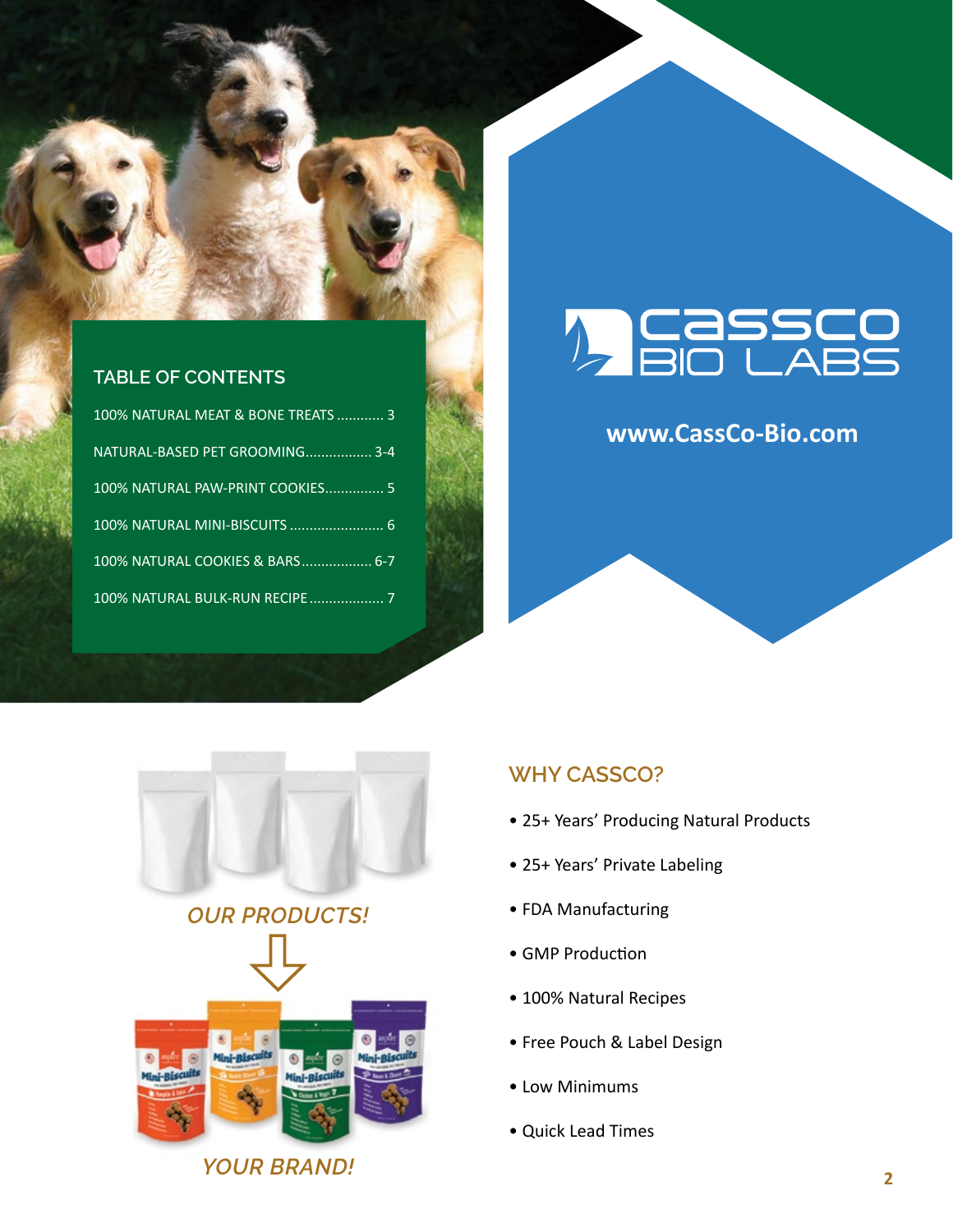## *100% MEAT & BONE TREATS*

NO ADDED INGREDIENTS | NO FILLERS | NO ARTIFICIAL FLAVORS OR COLORS

#### **100% NATURAL SINGLE-INGREDIENT JERKY TREATS**



**BEEF JERKY** 100% Meat



**CHICKEN JERKY** 100% Meat



**TURKEY JERKY** 100% Meat



**PORK JERKY** 100% Meat

#### **100% NATURAL REAL BONE TREATS**



**CENTER-CUT BONES** 100% Beef



**3-4" RIBS** 100% Beef



**7-8" BONES** 100% Pork



**14-16" BONES** 100% Beef

## *NATURAL-BASED PET GROOMING*

NO SULFATES | NO PARABENS | NO ALCOHOL | NO DEA | NO MEA



#### **NATURAL-BASED PET WIPES**

These professional strength pet wipes contain a mild, yet powerful cleaning solution that is approximately 98% naturally-derived. Wipes can be sold as eye-tear wipes, ear wipes, nose wipes, paw wipes, or simply all-in-one pet wipes. Container is made of heavy duty, hard plastic. Each jar contains 150 wipes (2-3 times more wipes than the industry standard). Each wipe is a large 6" x 10" size, and is thick and durable, compared to industry standard wipes.



#### **NATURALLY-DERIVED ALL-IN-ONE PET WASH**

This formulation is approximately 96% naturally derived. It is one of the most comprehensive pet wash formulas available. It will clean, condition, moisturize, deodorize and help detangle pet coats on all breeds. It eliminates the need for using multiple grooming products. Just one product does it all!



#### **NATURAL-BASED WHITENING PET SHAMPOO**

This natural-based whitening shampoo has been formulated to remove dirt and debris from white coats and tails, without stripping natural oils. This mild formulation also contains optical brighteners to help gently restore the luster and shine to white coats and tails. It contains no alcohol, no harsh chemicals and no parabens.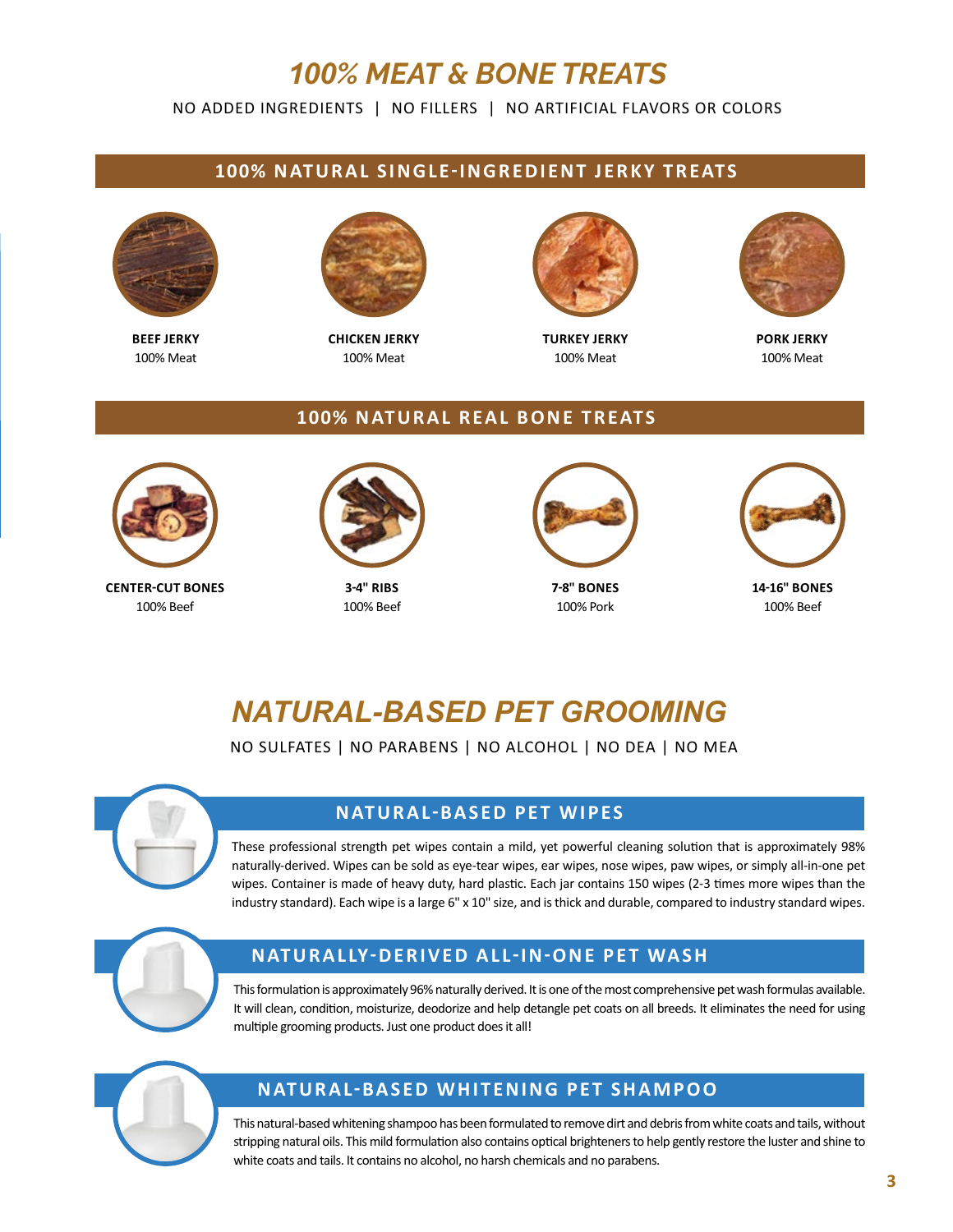

#### **NATURAL-BASED WHITENING PET CONDITIONER**

This natural-based whitening conditioner will deeply condition and moisturize dogs white coats and tails, leaving them soft and shiny. This mild formulation also contains optical brighteners to help gently restore the luster and shine to the coats and tails. It contains no alcohol, no harsh chemicals and no parabens.



#### **NATURALLY-DERIVED PET HAIR DETANGLER**

This formulation is approximately 94% naturally derived. This unique formula helps to remove tangles and knots on long-haired breeds. It contains NO harsh chemicals, phosphates, sulfates, or parabens.



#### **NATURALLY-DERIVED PET EAR WASH**

This formulation is approximately 96% naturally derived. It is one of the most effective ear wash formulas available. This soothing formula gently eliminates problem-causing ear wax, dirt and odors. It contains NO alcohol, harsh chemicals, phosphates, sulfates, or parabens.



#### **NATURALLY-DERIVED PET EYE-TEAR REMOVER**

This formulation is approximately 96% naturally derived. It helps to prevent fur stains caused by tears and saliva. This innovative product gently cleans fur around the eyes and mouth. It does NOT contains a fragrance that can irritate the eyes. In addition, this natural-based formula contains NO alcohol, harsh chemicals, phosphates, sulfates, or parabens.



#### **NATURALLY-DERIVED PET COLOGNE**

This formulation is approximately 95% naturally derived. This pet spray is ideal for helping mask odors between washes or trips to the groomer. It contains NO alcohol, harsh chemicals, phosphates, sulfates, or parabens.



#### **NATURAL-BASED PET STAIN & ODOR REMOVER**

This formulation is approximately 93% naturally derived. It permanently removes stains and odors associated with urine, feces, vomit and food wastes. It can be used on carpet and upholstery, as well as tile and other water-safe hard surfaces. It contains NO harsh chemicals, phosphates, sulfates, or parabens.



#### **100% NATURAL PET DENTAL CHEWS**

Each 6" chew stick contains 100% natural ingredients. They help to clean and prevent tartar build-up on dogs' teeth. Simultaneously they help stimulate blood flow to the gums, helping them to stay healthy.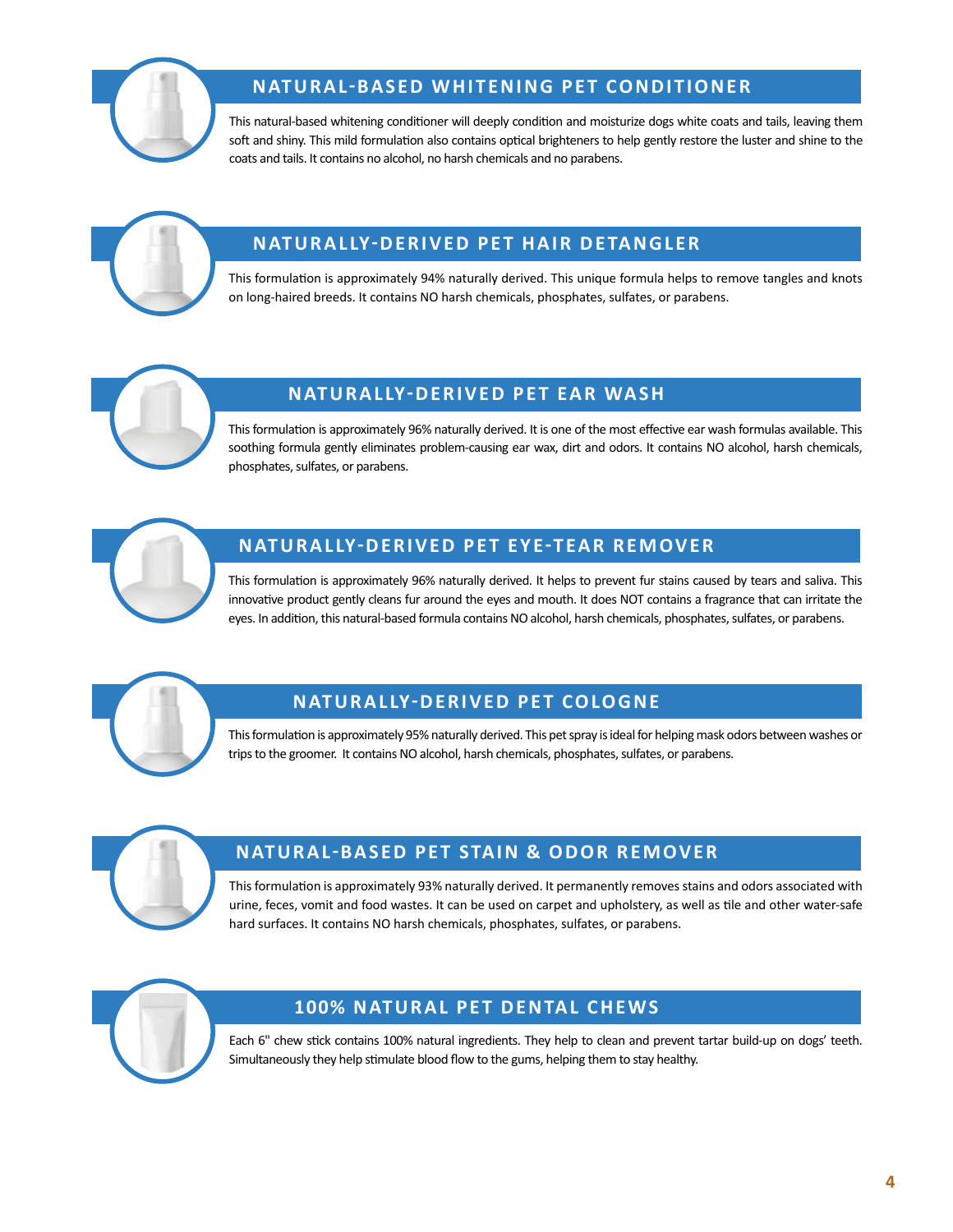## *100% NATURAL PAW-PRINT COOKIES*

NO ARTIFICIAL FLAVORS | NO ARTIFICIAL COLORS | NO PRESERVATIVES



#### **100% NATURAL 1.75" PEANUT BUTTER & MOLASSES COOKIES**

**INGREDIENTS**: Peas, garbanzo beans, sweet potatoes, tapioca starch, pea starch, flaxseed meal, peanut butter, cane molasses, canola oil, salt, calcium carbonate, powdered cellulose, potassium chloride, dried cranberries, dried blueberries, pomegranate, chicory root, kelp, pumpkin, avocado, dried apples, dried carrots, broccoli, parsley, papaya, spinach, kale powder, rosemary extract, vitamin a supplement minerals: (zinc sulfate, copper sulfate, manganese sulfate, calcium iodate, sodium selenite). **GUARANTEED ANALYSIS**: Crude Protein (min.) 14.0%, Crude Fat (min.) 8.0%, Crude Fiber (max.) 5.0%, Moisture (max.) 12.0%, Zinc (min.) 150 mg/kg, Vitamin A (min.) 5,000 IU/kg. **CALORIE CONTENT** (calculated): 3,262 kcal/kg (ME), 24 kcal/treat (ME).



#### **100% NATURAL 1.75" CHICKEN & BLUEBERRY COOKIES**

**INGREDIENTS**: Chicken, peas, garbanzo beans, sweet potatoes, chicken fat (preserved with mixed tocopherols), tapioca starch, pea starch, flaxseed meal, dried blueberries, salt, powdered cellulose, calcium carbonate, dried cranberries, pomegranate, chicory root, kelp, pumpkin, avocado, dried apples, dried carrots, broccoli, parsley, papaya, spinach, kale powder, rosemary extract, vitamin a supplement, minerals: (zinc sulfate, copper sulfate, manganese sulfate, calcium iodate, sodium selenite). **GUARANTEED ANALYSIS**: Crude Protein (min.) 17.0%, Crude Fat (min.) 13.0%, Crude Fiber (max.) 5.0%, Moisture (max.) 12.0%, Zinc (min.) 150 mg/kg, Vitamin A (min.) 5000 IU/kg. **CALORIE CONTENT** (calculated): 3,499 kcal/kg (ME), 25 kcal/treat (ME).



#### **100% NATURAL 1.75" TURKEY & CRANBERRY COOKIES**

**INGREDIENTS**: Turkey, peas, garbanzo beans, sweet potatoes, pea starch, chicken fat (preserved with mixed tocopherols), tapioca starch, flaxseed meal, dried cranberries, salt, powdered cellulose, calcium carbonate, dried blueberries, pomegranate, chicory root, kelp, pumpkin, avocado, dried apples, dried carrots, broccoli, parsley, papaya, spinach, kale powder, rosemary extract, vitamin a supplement, minerals: (zinc sulfate, copper sulfate, manganese sulfate, calcium iodate, sodium selenite). **GUARANTEED ANALYSIS**: Crude Protein (min.) 17.0%, Crude Fat (min.) 13.0%, Crude Fiber (max.) 5.0%, Moisture (max.) 12.0%, Zinc (min.) 150 mg/kg, Vitamin A (min.) 5000 IU/kg. **CALORIE CONTENT** (calculated): 3,527 kcal/kg (ME), 25 kcal/treat (ME).



#### **100% NATURAL 1.75" SALMON & SWEET POTATO COOKIES**

**INGREDIENTS**: Salmon, peas, garbanzo beans, sweet potatoes, tapioca starch, pea starch, flaxseed meal, canola oil, dried blueberries, salt, calcium carbonate, powdered cellulose, potassium chloride, dried cranberries, pomegranate, chicory root, kelp, pumpkin, avocado, dried apples, dried carrots, broccoli, parsley, papaya, spinach, kale powder, rosemary extract, vitamin A supplement minerals: (zinc sulfate, copper sulfate, manganese sulfate, calcium iodate, sodium selenite). **GUARANTEED ANALYSIS**: Crude Protein (min.) 17.0%, Crude Fat (min.) 8.0%, Crude Fiber (max.) 5.0%, Moisture (max.) 12.0%, Zinc (min.) 150 mg/kg, Vitamin A (min.) 5000 IU/kg. **CALORIE CONTENT** (calculated): 3,560 kcal/kg (ME), 26 kcal/treat (ME).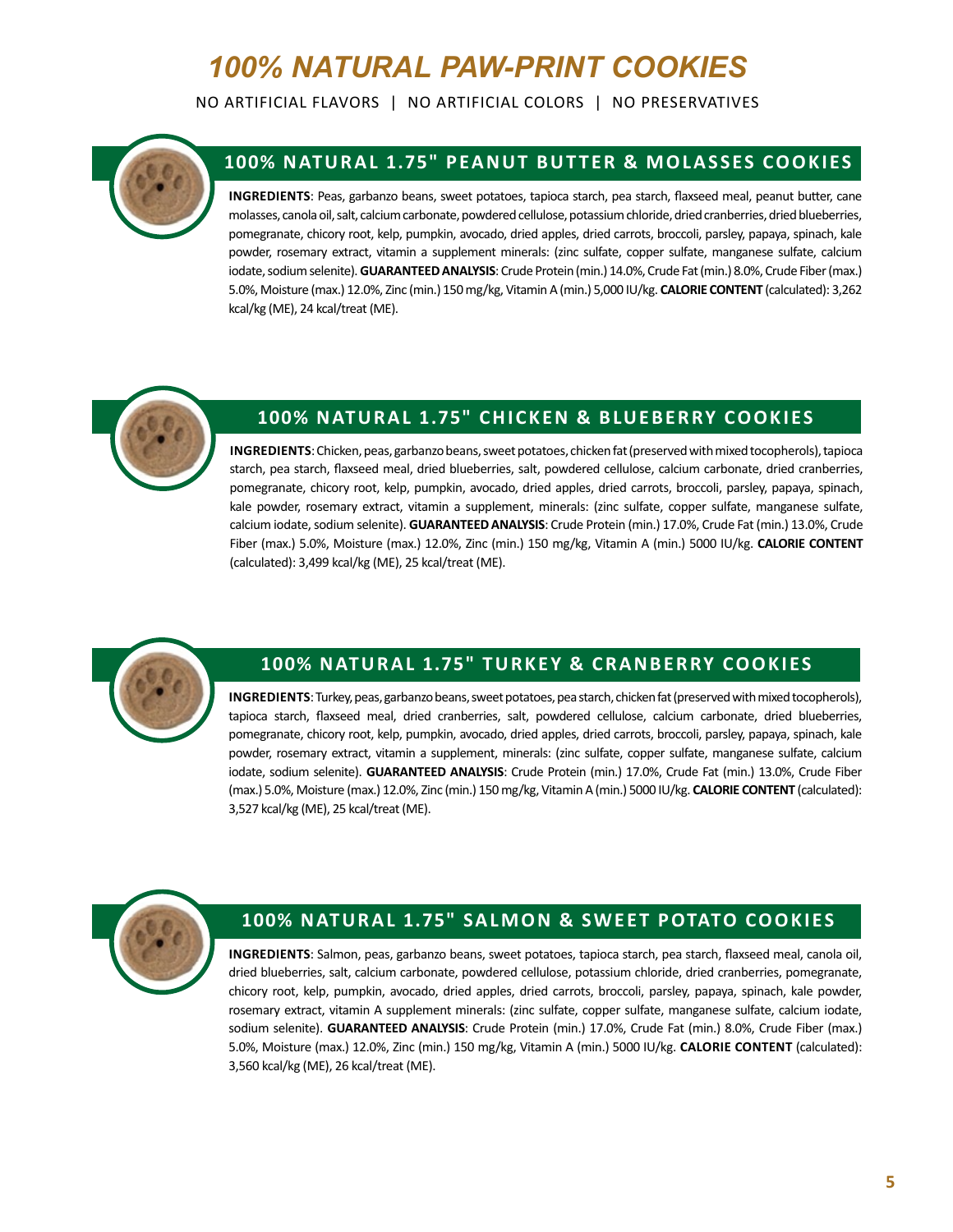## *100% NATURAL MINI-BISCUITS*

NO SULFATES | NO PARABENS | NO ALCOHOL | NO DEA | NO MEA



#### **100% NATURAL 1" PEANUT BUTTER & HONEY PET BISCUITS**

**INGREDIENTS**: Barley flour, palm oil, honey, rolled oats, peanut butter, oat flour, coconut oil, flax, peanut flour. **GUARANTEED ANALYSIS:** Crude Protein (min.) 13%, Crude Fat (min.) 21.5%, Crude Fiber (max.) 2.0%, Moisture (max.) 8.5%. **CALORIE CONTENT** (calculated): 4,604 kcal/kg (ME), 20 kcal/treat (ME).



#### **100% NATURAL 1" BACON & CHEESE PET BISCUITS**

**INGREDIENTS**: Barley Flour, palm oil, honey, rolled oats, cheddar cheese, flax, coconut oil, natural bacon flavor. **GUARANTEED ANALYSIS**: Crude Protein (min.) 10%, Crude Fat (min.) 17.5, Crude Fiber (max.) 2.0%, Moisture (max.) 8.5%. **CALORIE CONTENT** (calculated): 4,554 kcal/kg (ME), 19 kcal/treat (ME).



#### **100% NATURAL 1" OATMEAL & CINNAMON PET BISCUITS**

**INGREDIENTS**: Barley flour, palm oil, honey, rolled oats, oat flour, flax, coconut oil, chia seeds, cinnamon. **GUARANTEED ANALYSIS**: Crude Protein (min.) 10.0%, Crude Fat (min.) 19.5%, Crude Fiber (max.) 2.0%, Moisture (max.) 8.5%. **CALORIE CONTENT** (calculated): 3,837 kcal/kg (ME), 16 kcal/treat (ME).



#### **100% NATURAL 1" PUMPKIN & SPICE PET BISCUITS**

**INGREDIENTS**: Barley flour, palm oil, honey, rolled oats, pumpkin, oat flour, flax, coconut oil, chia seeds, cinnamon, ginger, cloves. **GUARANTEED ANALYSIS**: Crude Protein (min.) 10.0%, Crude Fat (min.) 19.5%, Crude Fiber (max.) 2.0%, Moisture (max.) 8.5%. **CALORIE CONTENT** (calculated): 3,837 kcal/kg (ME), 16 kcal/treat (ME).



#### **100% NATURAL 1" CHICKEN & VEGGIE PET BISCUITS**

**INGREDIENTS**: Barley flour, palm oil, honey, rolled oats, chicken, oat flour, flax, coconut oil, sweet potato, parsley. **GUARANTEED ANALYSIS**: Crude Protein (min.) 13%, Crude Fat (min.) 17.50%, Crude Fiber (max.) 2.0%, Moisture (max.) 8.5%. **CALORIE CONTENT** (calculated): 3,597 kcal/kg (ME), 15 kcal/treat (ME).



#### **100% NATURAL 1" DOUBLE CHEESE PET BISCUITS**

**INGREDIENTS**: Barley flour, palm oil, honey, rolled oats, cheddar cheese, parmesan cheese, oat flour, flax, coconut oil. **GUARANTEED ANALYSIS**: Crude Protein (min.) 12%, Crude Fat (min.) 17.5%, Crude Fiber (max.) 2.0%, Moisture (max.) 8.5%. **CALORIE CONTENT** (calculated): 4,077 kcal/kg (ME), 17 kcal/treat (ME).

### *100% NATURAL COOKIES & BARS*

NO ARTIFICIAL FLAVORS | NO ARTIFICIAL COLORS | NO PRESERVATIVES



#### **100% NATURAL 1.5" PEANUT BUTTER COOKIES**

**INGREDIENTS**: Whole wheat flour, corn syrup, vegetable shortening, peanut butter, honey, eggs, whey. **GUARANTEED ANALYSIS**: Crude Protein (min.) 10.0%, Crude Fat (min.) 17.5%, Crude Fiber (max.) 2.0%, Moisture (max.) 8.0%. **CALORIE CONTENT** (calculated): 2,130 Kcal/kg (ME), 22 Kcal/treat (ME).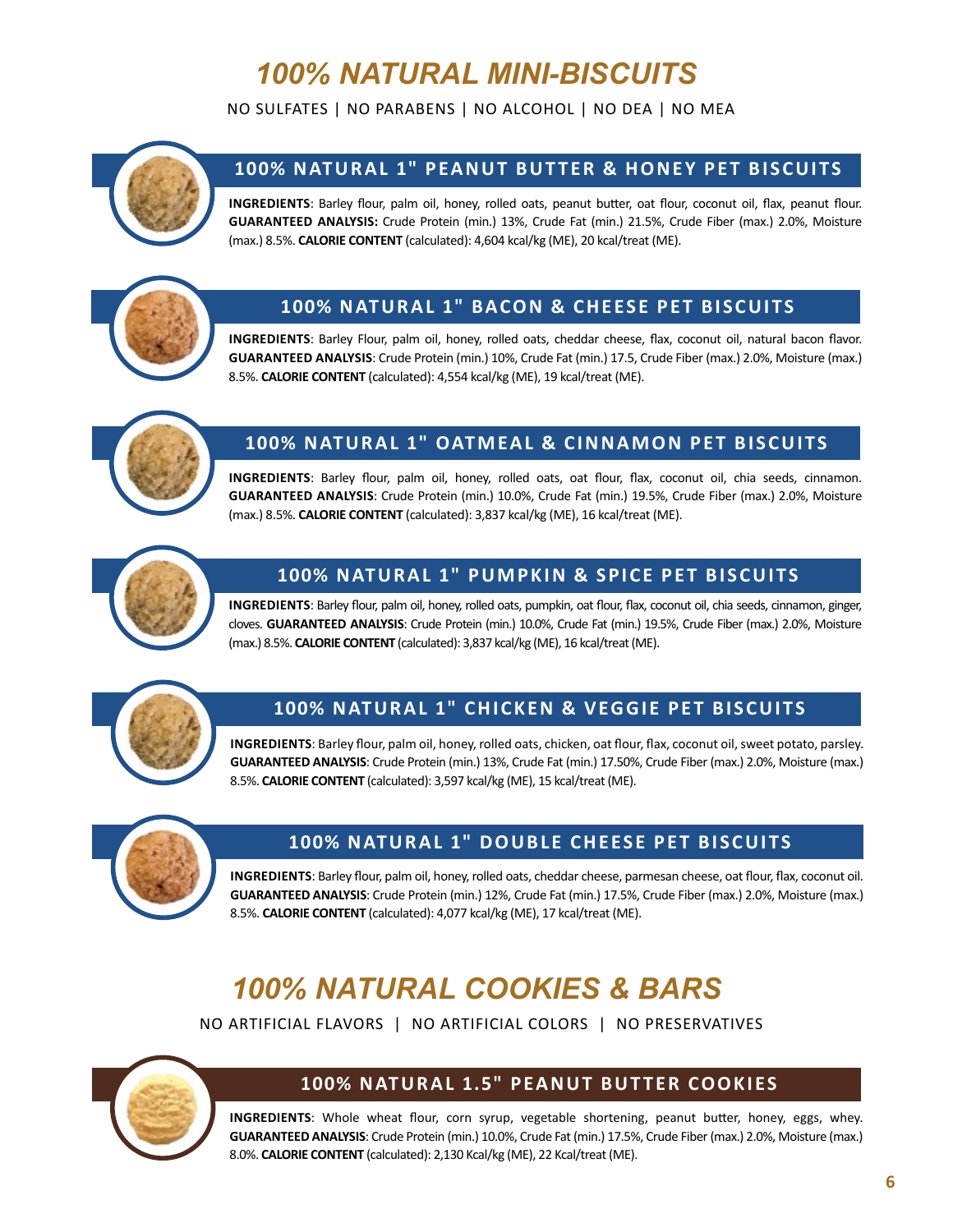

#### **100% NATURAL 1.75" PEANUT BUTTER HEARTS**

**INGREDIENTS**: Rye flour, rice flour, oatmeal, applesauce, flax, peanut butter, rice bran. **GUARANTEED ANALYSIS**: Crude Protein (min.) 12.0%, Crude Fat (min.) 8.0%, Crude Fiber (max.) 3.0%, Moisture (max.) 9.0%. **CALORIE CONTENT** (calculated): 2,145 Kcal/kg (ME), 15 Kcal/treat (ME).



#### **100% NATURAL 1.75" APPLE CRUNCH HEARTS**

**INGREDIENTS**: Rye flour, rice flour, applesauce, barley flakes, oatmeal, flax, honey, rice bran, apple flavor. **GUARANTEED ANALYSIS**: Crude Protein (min.) 12.0%, Crude Fat (min.) 8.0%, Crude Fiber (max.) 3.0%, Moisture (max.) 9.0%. **CALORIE CONTENT** (calculated): 2,145 Kcal/kg (ME), 15 Kcal/treat (ME).



#### **100% NATURAL 3" PEANUT BUTTER HEARTS**

**INGREDIENTS**: Rye flour, rice flour, applesauce, barley flakes, oatmeal, peanut butter, flax, honey, rice bran. **GUARANTEED ANALYSIS:** Crude Protein (min.) 12.0%, Crude Fat (min.) 8.0%, Crude Fiber (max.) 3.0%, Moisture (max.) 9.0%. **CALORIE CONTENT** (calculated): 1,547 Kcal/kg (ME), 37 Kcal/treat (ME).



#### **100% NATURAL 1.5" GRANOLA BARS**

**INGREDIENTS**: Oat flour, brown rice syrup, oatmeal, rice flour, flax seed, coconut oil, cranberries, carrots, coconut flakes, cinnamon, eggs. **GUARANTEED ANALYSIS**: Crude Protein (min.) 8.0%, Crude Fat (min.) 3.0%, Crude Fiber (max.) 9.0%, Moisture (max.) 12.0%. **CALORIE CONTENT** (calculated): 1,892 kcals/kg (ME), 27 kcal/treat (ME).

## *100% NATURAL BULK-RUN RECIPE*

100% NATURAL RECIPE | 3 TREAT SHAPE OPTIONS | 10,000-POUND MOQ

We offer a CUSTOM-RUN option with the below recipe, to help Clients save approximately 30% on their treats. This recipe contains 100% natural ingredients, with no artificial preservatives, flavors or colors. The minimum run size for this recipe is 10,000 pounds of bulk treats. We offer the three treat shapes shown below. There is a 5% +/- on each production run. Client must agree to take the entire run. This recipe is not available in private labeled pouches. It is only available in 20 lb bulk boxes, stacked 36 cases per skid.

#### **100% NATURAL CHICKEN, MILK, OAT & HONEY RECIPE**

**INGREDIENTS**: Oat flour, barley flour, brown rice flour, pea flour, dried whole milk, chicken fat (preserved with mixed tocopherols), chicken, sugar, rolled oats, flaxseed, salt, honey. **GUARANTEED ANALYSIS**: Crude Protein (min.) 10.0%, Crude Fat (min.) 5.0%, Crude Fiber (max.) 4.0%, Moisture (max.) 12.0%. **CALORIE CONTENT** (calculated): 26 kcal/treat (ME).



1" x 1.75"



**Paw Cookies** 1.75" x 1.75"



**Large Bones** 1.5" x 3.25"